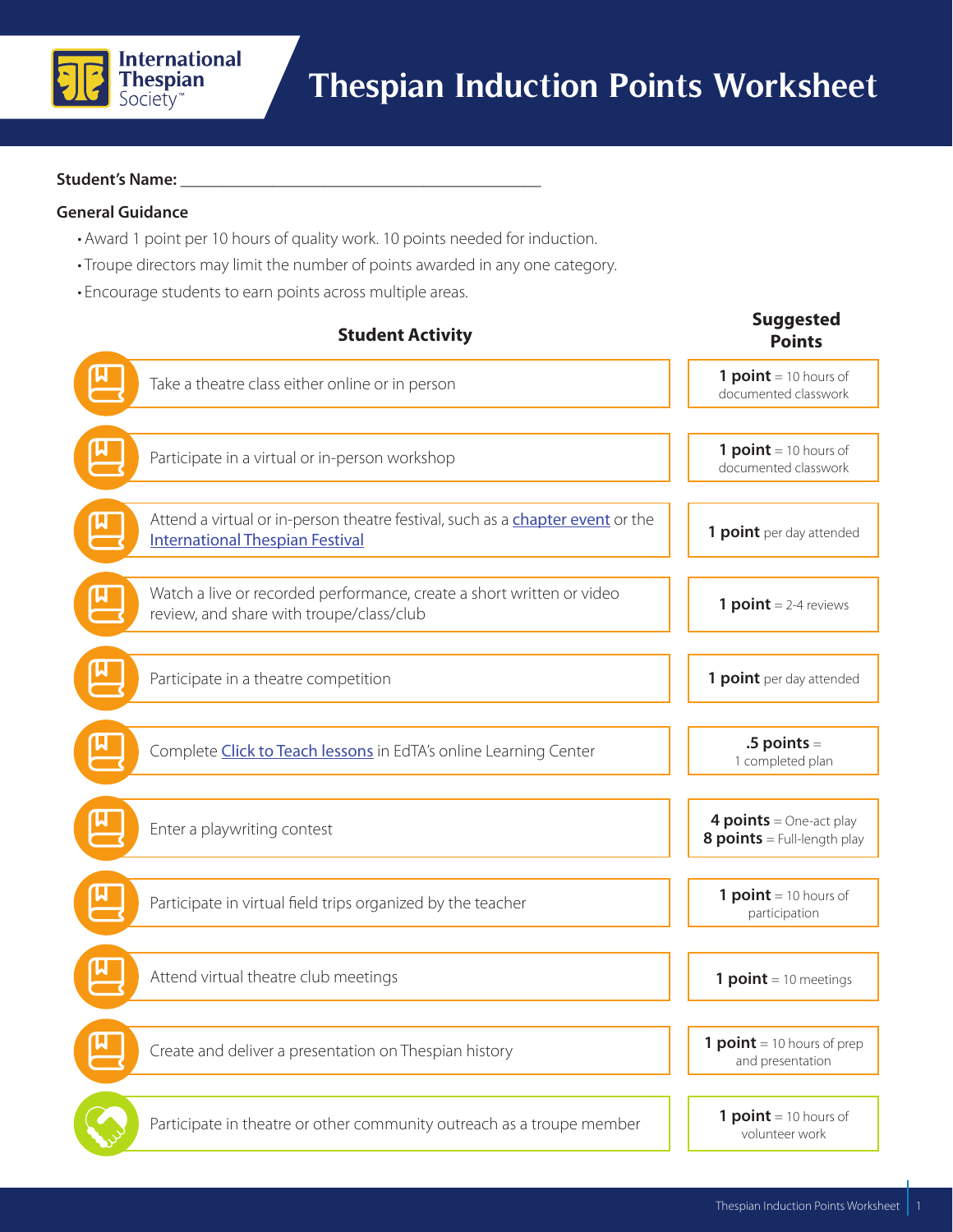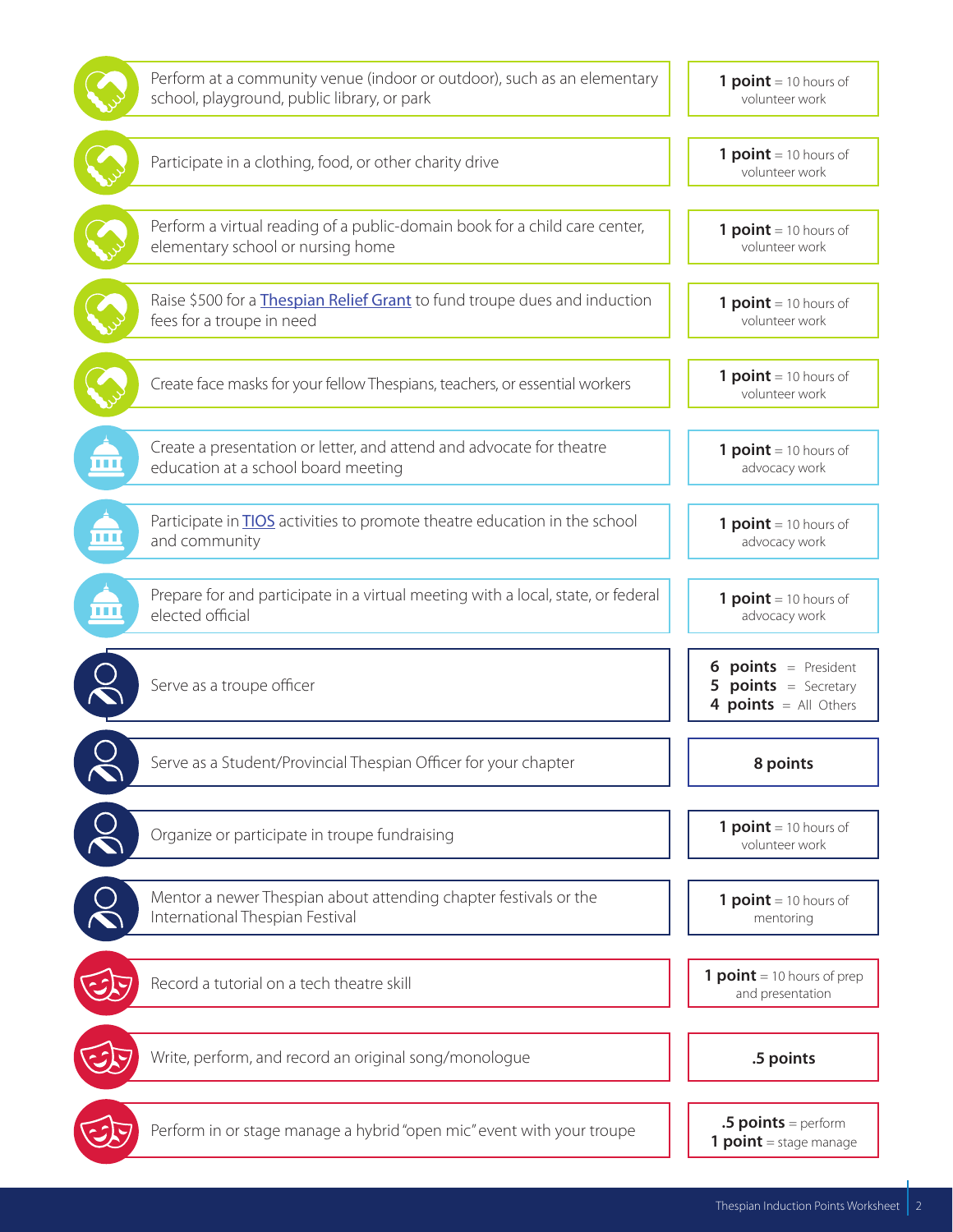

Teachers are encouraged to be creative and flexible in awarding points. It's more important than ever to honor students now so they stand out in their college and job searches.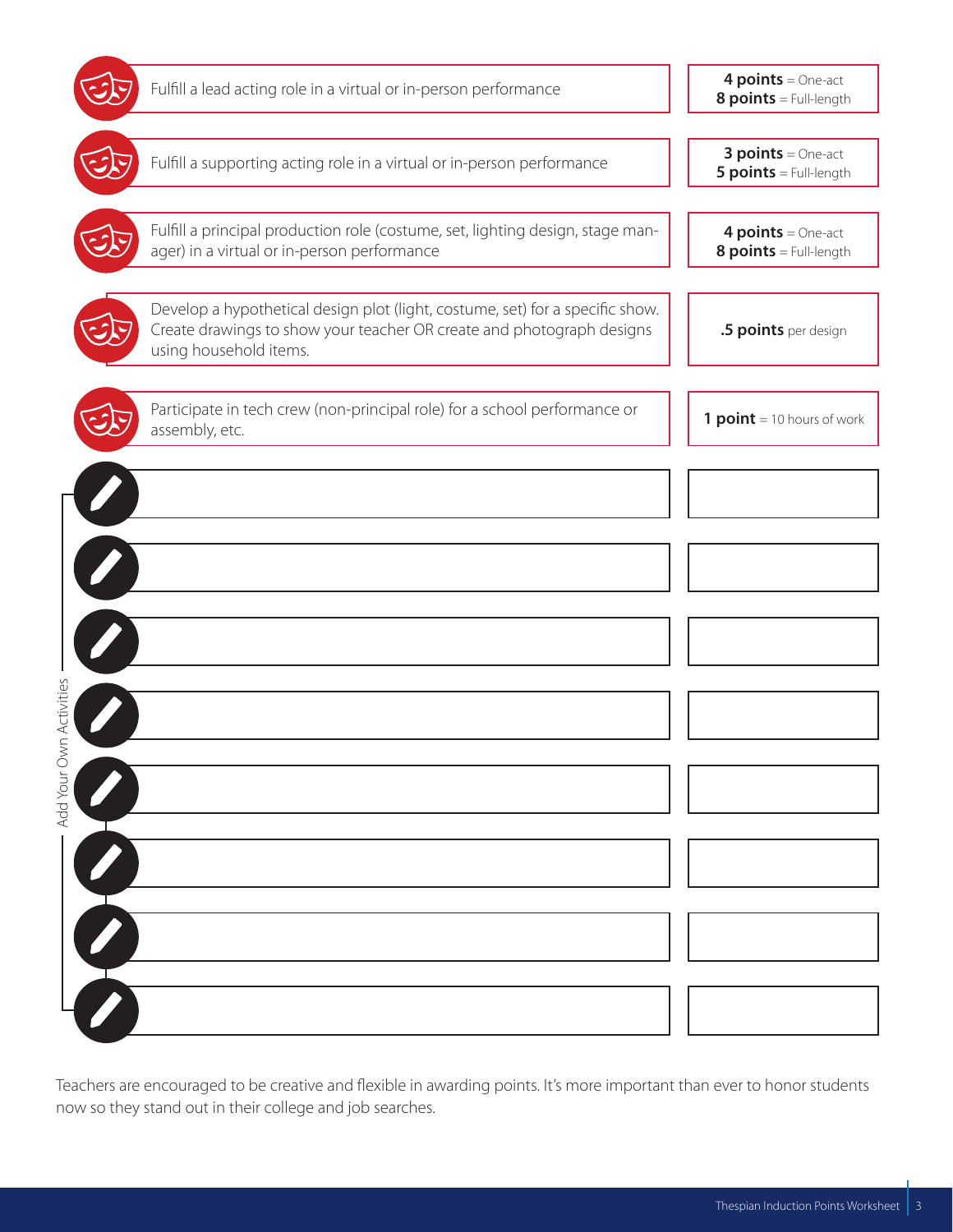

## **Thespian Point Record**

| <b>Honors</b> | Year |
|---------------|------|
|               |      |
|               |      |
|               |      |
|               |      |
|               |      |
|               |      |

| <b>Activity</b> | <b>Date</b> | Responsibility | <b>Points</b> |
|-----------------|-------------|----------------|---------------|
|                 |             |                |               |
|                 |             |                |               |
|                 |             |                |               |
|                 |             |                |               |
|                 |             |                |               |
|                 |             |                |               |
|                 |             |                |               |